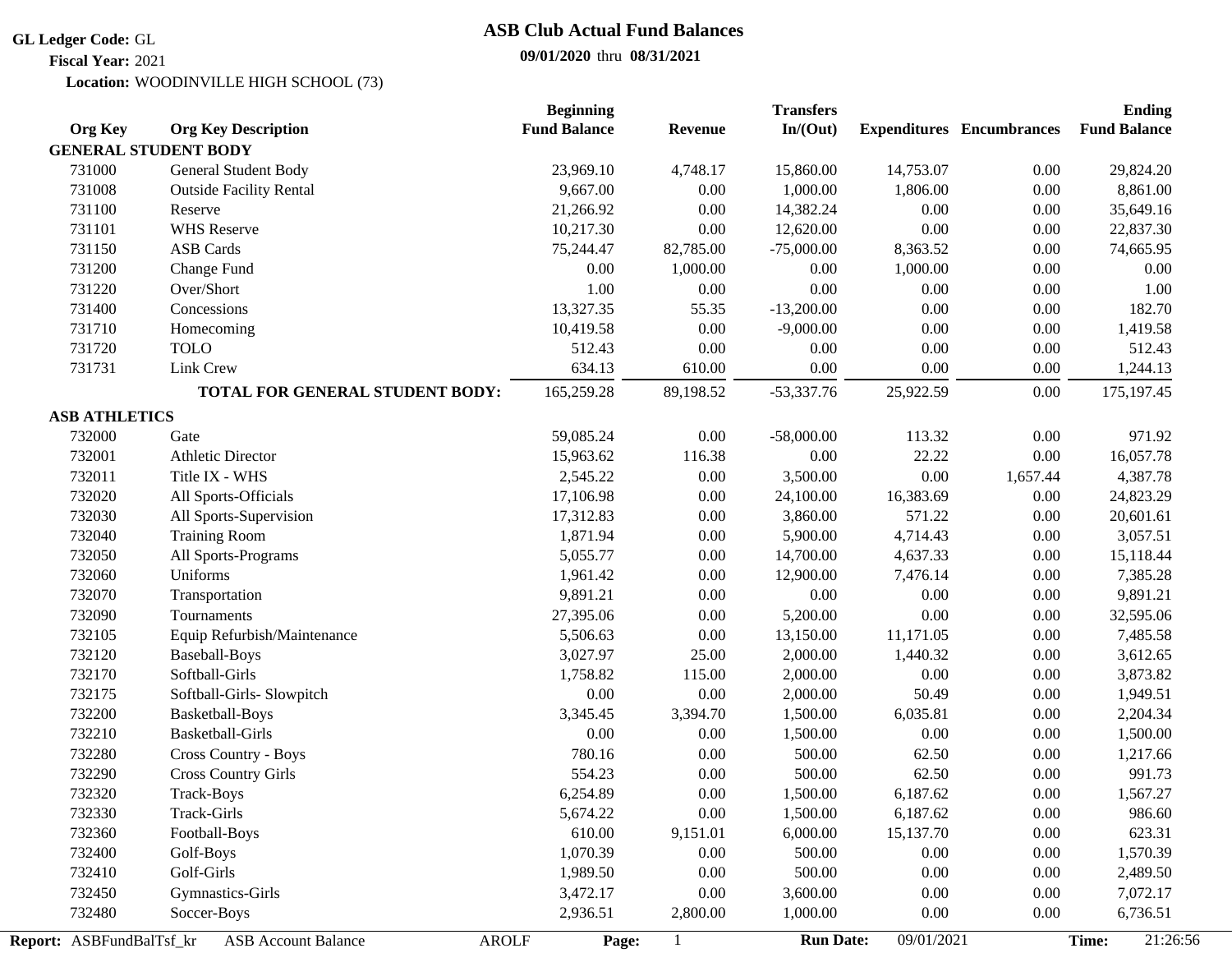#### **GL Ledger Code:** GL

# **ASB Club Actual Fund Balances**

## **09/01/2020** thru **08/31/2021**

WOODINVILLE HIGH SCHOOL (73) **Location: Fiscal Year:** 2021

|                          |                                   | <b>Beginning</b>      |                | <b>Transfers</b> |            |                                  | <b>Ending</b>       |
|--------------------------|-----------------------------------|-----------------------|----------------|------------------|------------|----------------------------------|---------------------|
| <b>Org Key</b>           | <b>Org Key Description</b>        | <b>Fund Balance</b>   | <b>Revenue</b> | In/(Out)         |            | <b>Expenditures</b> Encumbrances | <b>Fund Balance</b> |
| 732490                   | Soccer-Girls                      | 3,548.20              | 200.00         | 1,000.00         | 4,738.28   | 0.00                             | 9.92                |
| 732520                   | Swimming-Boys                     | 2,408.69              | 0.00           | 500.00           | 0.00       | $0.00\,$                         | 2,908.69            |
| 732530                   | Swimming-Girls                    | 72.98                 | $0.00\,$       | 500.00           | $0.00\,$   | 0.00                             | 572.98              |
| 732560                   | Tennis-Boys                       | 4,591.31              | $0.00\,$       | 1,100.00         | 0.00       | $0.00\,$                         | 5,691.31            |
| 732570                   | Tennis-Girls                      | 3,176.87              | 0.00           | 1,100.00         | 0.00       | $0.00\,$                         | 4,276.87            |
| 732620                   | Volleyball-Girls                  | 848.88                | 7,380.00       | 3,600.00         | 9,350.73   | 1,380.00                         | 1,098.15            |
| 732630                   | Wrestling-CoED                    | 378.17                | 75.00          | 2,500.00         | 336.13     | 0.00                             | 2,617.04            |
| 732660                   | Badminton-Women                   | 927.12                | 44.00          | 1,000.00         | 61.09      | 0.00                             | 1,910.03            |
|                          | <b>TOTAL FOR ASB ATHLETICS:</b>   | 211,122.45            | 23,301.09      | 61,210.00        | 94,740.19  | 3,037.44                         | 197,855.91          |
| <b>ASB CLASSES</b>       |                                   |                       |                |                  |            |                                  |                     |
| 733019                   | Class of 2019                     | 2,622.25              | 0.00           | $-2,622.25$      | 0.00       | $0.00\,$                         | 0.00                |
| 733020                   | Class of 2020                     | 10,996.35             | 0.00           | $-10,996.35$     | 0.00       | $0.00\,$                         | 0.00                |
| 733021                   | Class of 2021                     | 5,841.93              | 14,770.10      | 2,749.09         | 15,704.89  | 0.00                             | 7,656.23            |
| 733022                   | Class of 2022                     | 895.25                | 2,408.33       | 2,749.09         | 2,045.93   | $0.00\,$                         | 4,006.74            |
| 733023                   | Class of 2023                     | 118.90                | 0.00           | 2,749.09         | 0.00       | 0.00                             | 2,867.99            |
| 733024                   | Class of 2024                     | 0.00                  | 0.00           | 2,749.09         | 0.00       | 0.00                             | 2,749.09            |
|                          | <b>TOTAL FOR ASB CLASSES:</b>     | 20,474.68             | 17,178.43      | $-2,622.24$      | 17,750.82  | 0.00                             | 17,280.05           |
|                          |                                   |                       |                |                  |            |                                  |                     |
| <b>ASB CLUBS</b>         |                                   |                       |                |                  |            |                                  |                     |
| 734410                   | Band                              | 14,225.47             | 299.00         | 500.00           | 0.00       | $0.00\,$                         | 15,024.47           |
| 734430                   | Choir                             | 2,334.08              | 56.00          | 250.00           | 0.00       | 0.00                             | 2,640.08            |
| 734510                   | Yearbook                          | 83,671.35             | 110,655.00     | $-9,955.00$      | 90,154.56  | 0.00                             | 94,216.79           |
| 734530                   | Journalsim Club                   | 224.25                | 13.57          | 0.00             | 237.82     | $0.00\,$                         | 0.00                |
| 734600                   | Drama - Performance               | 6,524.57              | 22,830.00      | 0.00             | 18,098.06  | 0.00                             | 11,256.51           |
| 734611                   | Drama - Thespian Club             | 672.00                | 682.00         | 0.00             | 330.95     | 0.00                             | 1,023.05            |
| 734620                   | Debate                            | 1,598.21              | 867.00         | 500.00           | 1,096.33   | $0.00\,$                         | 1,868.88            |
| 734710                   | Art Club                          | 1,155.11              | 0.00           | $0.00\,$         | 0.00       | $0.00\,$                         | 1,155.11            |
| 734717                   | Women of Influence                | 120.00                | 0.00           | $0.00\,$         | $0.00\,$   | $0.00\,$                         | 120.00              |
| 734722                   | French Club                       | 352.97                | 0.00           | 0.00             | $0.00\,$   | 0.00                             | 352.97              |
| 734723                   | Spanish Club                      | 2,174.08              | 0.00           | 0.00             | 16.75      | 0.00                             | 2,157.33            |
| 734724                   | German Club                       | 238.44                | 0.00           | 0.00             | 0.00       | 0.00                             | 238.44              |
| 734726                   | Japanese Club                     | 240.00                | 40.00          | $0.00\,$         | 36.00      | 0.00                             | 244.00              |
| 734728                   | American Sign Language Club       | 275.90                | 0.00           | 0.00             | 0.00       | 0.00                             | 275.90              |
| 734730                   | Math Club                         | 203.08                | 0.00           | 500.00           | 0.00       | 0.00                             | 703.08              |
| 734748                   | LaCrosse - Men                    | 5,142.14              | 0.00           | 0.00             | 4,107.12   | 0.00                             | 1,035.02            |
| 734754                   | Lacrosse - Women                  | 2.56                  | $0.00\,$       | 0.00             | 0.00       | 0.00                             | 2.56                |
| 734760                   | Science Club                      | 943.25                | 50.00          | 0.00             | $0.00\,$   | $0.00\,$                         | 993.25              |
| 734769                   | <b>Remotely Operated Vehicle</b>  | 275.85                | 496.00         | 0.00             | 325.50     | 0.00                             | 446.35              |
| 734779                   | <b>Health Occupation Students</b> | 1,286.68              | 2,029.00       | 0.00             | 1,775.32   | 0.00                             | 1,540.36            |
| 734791                   | <b>FBLA</b>                       | 12,615.17             | 527.00         | 0.00             | 1,445.00   | 0.00                             | 11,697.17           |
| Report: ASBFundBalTsf_kr | <b>ASB Account Balance</b>        | <b>AROLF</b><br>Page: | $\overline{2}$ | <b>Run Date:</b> | 09/01/2021 |                                  | 21:26:56<br>Time:   |